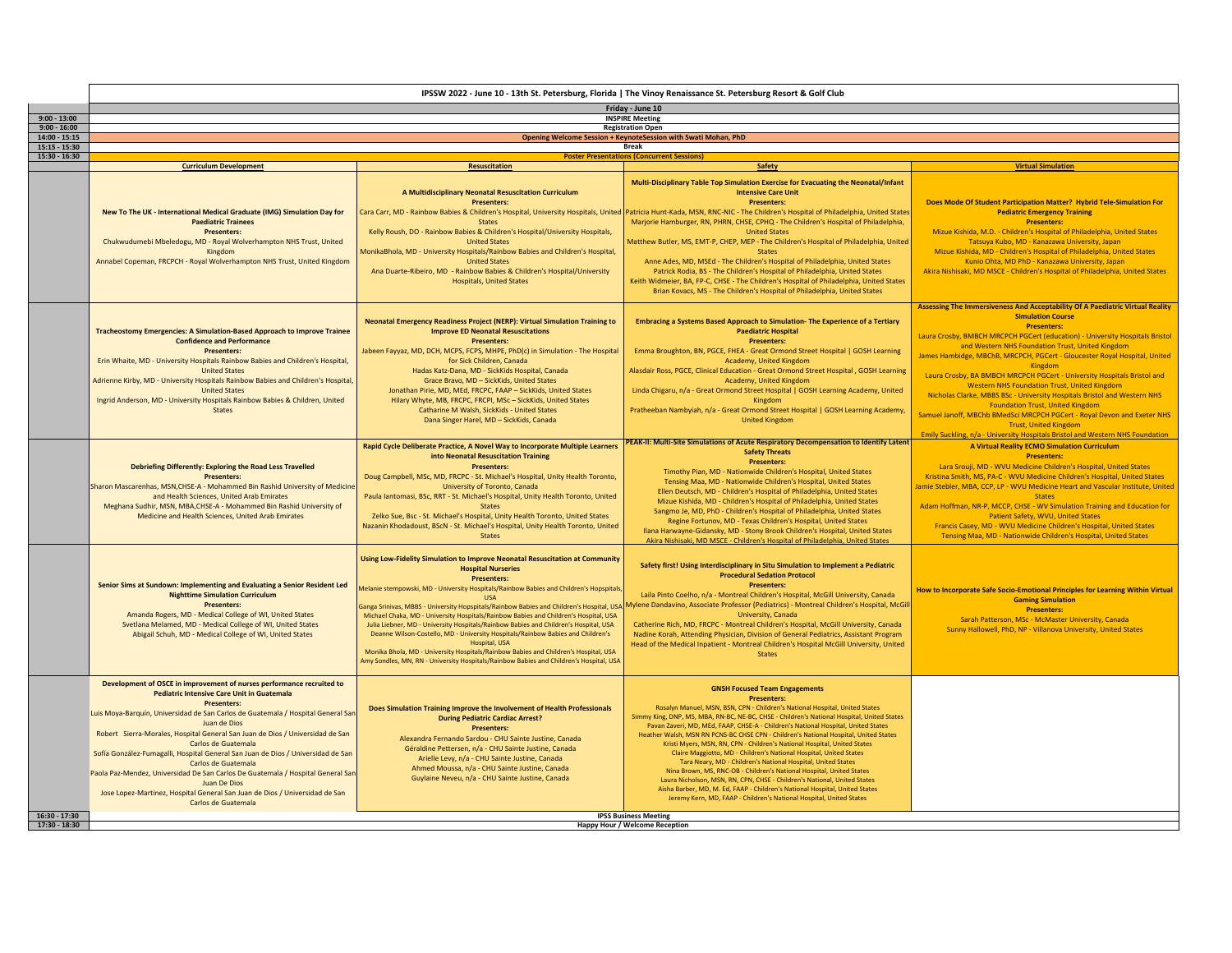| $7:00 -$           | Saturday - June 11                                                                                                                                     |                                                                                                                                                                   |                                                                                                                                                                                                                                      |                                                                                                                                        |
|--------------------|--------------------------------------------------------------------------------------------------------------------------------------------------------|-------------------------------------------------------------------------------------------------------------------------------------------------------------------|--------------------------------------------------------------------------------------------------------------------------------------------------------------------------------------------------------------------------------------|----------------------------------------------------------------------------------------------------------------------------------------|
| 18:00              | Registration                                                                                                                                           |                                                                                                                                                                   |                                                                                                                                                                                                                                      |                                                                                                                                        |
| $7:00 -$<br>8:00   | <b>Committee Meetings + Light Breakfast Served</b>                                                                                                     |                                                                                                                                                                   |                                                                                                                                                                                                                                      |                                                                                                                                        |
| 8:00               | <b>IPSS Welcome</b>                                                                                                                                    |                                                                                                                                                                   |                                                                                                                                                                                                                                      |                                                                                                                                        |
| 8:15<br>$8.15 -$   |                                                                                                                                                        |                                                                                                                                                                   |                                                                                                                                                                                                                                      |                                                                                                                                        |
| 9:15               |                                                                                                                                                        |                                                                                                                                                                   | Keynote Session with Sasha Muller-Botti, MD                                                                                                                                                                                          |                                                                                                                                        |
| $09:15 -$<br>9:45  |                                                                                                                                                        |                                                                                                                                                                   | <b>Refreshment &amp; Connection Break</b>                                                                                                                                                                                            |                                                                                                                                        |
| $9:45 -$           |                                                                                                                                                        |                                                                                                                                                                   | <b>IPSS EC and INSPIRE</b>                                                                                                                                                                                                           |                                                                                                                                        |
| 11:15<br>9:45      |                                                                                                                                                        |                                                                                                                                                                   |                                                                                                                                                                                                                                      |                                                                                                                                        |
| 11:15              |                                                                                                                                                        |                                                                                                                                                                   | <b>Workshops (Concurrent Sessions)</b>                                                                                                                                                                                               |                                                                                                                                        |
|                    | Towards Equitable Care: Using Simulation to Mitigate Bias                                                                                              |                                                                                                                                                                   |                                                                                                                                                                                                                                      |                                                                                                                                        |
|                    | Presenters:<br>Brittany Dahlen, MSN, RN, NPD-BC, CPN - Children's Minnesota, United States                                                             | <b>Grant Writing Basics: How to Write a Winning Research Proposal</b><br>Presenters:                                                                              |                                                                                                                                                                                                                                      |                                                                                                                                        |
|                    | Samreen Vora, MD, MHAM, FACEP - Children's Minnesota, United States                                                                                    | Travis Whitfill, MPH MPhil - Yale University School of Medicine, United States                                                                                    | Using the Healthcare Simulation Standards of Best PracticeTM: What's Easy? What's                                                                                                                                                    | <b>Simulation to Assess for Collective Competence</b>                                                                                  |
|                    | Rachael McGraw, MSN, RN - St. Catherine University, United States<br>Monisha Husom, MSN, APRN, NNP-BC - Children's Minnesota, United States            | Isabel Gross, MD PhD MPH - Yale University School of Medicine, United States<br>Aaron Calhoun, MD - University of Louisville School of Medicine, United States    | Hard?<br><b>Presenters:</b>                                                                                                                                                                                                          | <b>Preseneters:</b><br>Briseida Mema, MD, MHPE - Hospital for Sick Children, Canada                                                    |
|                    | Mona Rippy, n/a - Children's Minnesota, United States                                                                                                  | Vinay Nadkarni, MD MS - Children's Hospital of Philadelphia, United States                                                                                        | Mindi Anderson, PhD, APRN, CPNP-PC, CNE, CHSE-A, ANEF, FAAN - University of Central                                                                                                                                                  | Anne Kawamura, MD, MHPE - University of Toronto, Canada                                                                                |
|                    | Clare Dudzinski, LCSW - Children's Minnesota, United States<br>Shanna McCann, n/a - Children's Minnesota, United States                                | Akira Nishisaki, MD MSCE - Children's Hospital of Philadelphia, United States<br>Kim Stone, MD - Seattle Children's Hospital, United States                       | Florida, United States                                                                                                                                                                                                               | Dominique Piquette, MD, PhD - University of Toronto, Canada                                                                            |
|                    | Siman Nuurali, n/a - Children's Minnesota, United States                                                                                               | David Kessler, MD MSci - Columbia University Medical Center, United States                                                                                        |                                                                                                                                                                                                                                      |                                                                                                                                        |
|                    | Meghan Simpson, BA, EMT, DOT-I - Children's Minnesota, United States                                                                                   |                                                                                                                                                                   |                                                                                                                                                                                                                                      |                                                                                                                                        |
| $11:30 -$<br>13:30 |                                                                                                                                                        |                                                                                                                                                                   | Lunch with Exhibitors (Off Site)                                                                                                                                                                                                     |                                                                                                                                        |
| 13:30              |                                                                                                                                                        |                                                                                                                                                                   | <b>Oral Presentations (Concurrent Sessions)</b>                                                                                                                                                                                      |                                                                                                                                        |
| 14:45              | <b>Curriculum Development</b>                                                                                                                          | Communication<br>Promoting Cultural Sensitivity During Simula                                                                                                     | Neonatal                                                                                                                                                                                                                             | <b>Assessment and Feedback</b>                                                                                                         |
|                    | Rapid Transformation from Face to Face to Virtual Simulation During the SARS-                                                                          | itions in Paematric Emergency<br>Medicine                                                                                                                         | Less Invasive Surfactant Administration Simulation Workshop                                                                                                                                                                          | Validity Argument for the Cognitive Load Assessment Scales in Simulation (CLAS-<br>Sim) Extraneous Load Scale                          |
|                    | CoV2 Pandemic: Impact on Simulation                                                                                                                    | Presenters:                                                                                                                                                       | Presenters:                                                                                                                                                                                                                          | <b>Presenters:</b>                                                                                                                     |
|                    | Presenters:<br>Sharon Mascarenhas, MSN, CHSE-A - Mohammed Bin Rashid University of Medicine                                                            | Jabeen Fayyaz, Staff Physician - The hospital for sick children, Canada<br>Margret Jaeger - Austria, Austria                                                      | Mohammad Bayoumi, MBBCH, MCS, MRCPCH, MD, FRCPCH - NICU, Women's Wellness<br>and Research Center (WWRC), Hamad Medical Corporation (HMC), Doha, Qatar                                                                                | Sara Greer, M.D. - Washington University in St. Louis School of Medicine, United                                                       |
|                    | and Health Sciences, United Arab Emirates                                                                                                              | Prisca Takundwa - University of yale, United States                                                                                                               | Einas Elmalik, MD, MRCPCH, SB - PED, ABHS - PED, FABPN, FRCPCH - NICU, Women's                                                                                                                                                       | <b>States</b><br>Donna Jeffe, PhD - Washington University in St. Louis School of Medicine, United                                      |
|                    | Meghana Sudhir, MSN, MBA, CHSE-A - Mohammed Bin Rashid University of<br>Medicine and Health Sciences, United Arab Emirates                             | Ammarah Iqbal - University of yale, United States<br>Saima Ali - Indus Hospital and Health Network, Pakistan                                                      | Wellness and Research Center (WWRC), Hamad Medical Corporation (HMC), Doha,<br>Oatar, Oatar                                                                                                                                          | <b>States</b>                                                                                                                          |
|                    | Hanan Sulaiman Al Suwaidi, MD - Mohammed Bin Rashid University of Medicine                                                                             | Sama Mukhtar - Indus Hospital and Health Network, Pakistan                                                                                                        | Jihad Alshouli, MD. MCS, ABHS - PED - NICU, Women's Wellness and Research Center                                                                                                                                                     | lustin Sewell, MD, PhD, MPH, FACP - University of California San Francisco, United<br><b>States</b>                                    |
|                    | and Health Sciences, United Arab Emirates<br>Jalal A.Z Alfroukh, CHSOS - Mohammed Bin Rashid University of Medicine and                                | Ghazanfar Saleem - Indus Hospital and Health Network, Pakistan<br>Travis Whitfill, MPH MPhil - Yale University School of Medicine, United States                  | (WWRC), Hamad Medical Corporation (HMC), Qatar<br>Venkatesh Shetthalli, MD, MRCPCH, FRCPCH - NICU, Women's Wellness and Research                                                                                                     | Arushi Manga, MD - Washington University in St. Louis School of Medicine, United                                                       |
|                    | Health Sciences, United Arab Emirates                                                                                                                  | Ionathan duff - Alberta, Canada                                                                                                                                   | Center (WWRC), Hamad Medical Corporation (HMC), Oatar                                                                                                                                                                                | <b>States</b><br>Aaron Calhoun, MD - University of Louisville School of Medicine, United States                                        |
|                    | Nabil Zary, PhD - Mohammed Bin Rashid University of Medicine and Health<br>Sciences, United Arab Emirates                                              | Inayat Ali - Pakistan, Pakistan<br>Isabel Gross, MD PhD MPH - Yale University School of Medicine, United States                                                   | Jojo Furigay, RRT - NICU, Women's Wellness and Research Center (WWRC), Hamad<br>Medical Corporation (HMC), Doha, Qatar                                                                                                               | Imanda Emke, MD, MHPE - Washington University in St. Louis School of Medicine,                                                         |
|                    | Best Of Both Worlds: A Simulation-Based Junior Trainee Mock Code Curriculum                                                                            | Decreasing Caregiver Anxiety: Caregiver Simulation Program For The Care Of                                                                                        | Efficacy of Virtual Simulation-Based Neonatal Resuscitation Training in Madagascar                                                                                                                                                   | <b>United States</b>                                                                                                                   |
|                    | <b>With Complimentary E-Learning Modules</b>                                                                                                           | <b>Infants With Complex Cardiac Conditions</b><br>Presenters:                                                                                                     | Presenter                                                                                                                                                                                                                            | Use of Distant SP For Formative Assessment in Pediatrics                                                                               |
|                    | Presenters:<br>Sabrina Lue Tam, MD, BHSc, FRCPC (Pediatrics) - The Hospital for Sick Children,                                                         | Brittany Dahlen, MSN, RN, NPD-BC, CPN - Children's Minnesota, United States                                                                                       | Aida Abou-Zamzam - Johns Hopkins University School of Medicine, United States<br>ulie McCaw, M.D., M.P.H. - Texas Children's Hospital/Baylor College of Medicine, United                                                             | <b>Presenters:</b>                                                                                                                     |
|                    | Canada                                                                                                                                                 | Jocelyn Berbee, APRN, CPNP - Children's Heart Clinic, United States                                                                                               | States                                                                                                                                                                                                                               | Chinmay Shah - Government Medical College Bhavnagar, India<br>Mehul Gosai, n/a - Government Medical College Bhavnagar, India           |
|                    | Jabeen Fayyaz, MD, DCH, MCPS, FCPS, MHPE, PhD(c) in Simulation - The Hospital<br>for Sick Children, Canada                                             | Heidi Shafland, MSN, APRN, ACCNS-P, CCRN-K - Children's Minnesota, United<br>States                                                                               | Nicole Shilkofski, M.D., M.Ed. - Johns Hopkins University School of Medicine, United<br>States                                                                                                                                       |                                                                                                                                        |
|                    | #SimEscape2021-Incorporation of a Complex Medical Case into a Simulated                                                                                |                                                                                                                                                                   | <b>Neonatal Simulation Program: A 5 Years Educational Journey</b><br>Presenters:                                                                                                                                                     |                                                                                                                                        |
|                    | <b>Medical Escape Room</b>                                                                                                                             | After Action Review Debriefing For Simulation: Applications To Pediatric<br><b>Emergency Medicine</b>                                                             | lehammad Baycumi, MBBCH, MCS, MRCPCH, MD, FRCPCH - NECU, Wemen's Wellne<br>PIMC), Deha, Qatar<br>Einas Elmailk, MD, MRCPCH, SB -- PED, ABHS -- PED, FABPR, FRCPCH - NICU, Wome                                                       | Digital Navigator: The Use Of Simulation To Live Test Mental Health Apps For                                                           |
|                    | Presenters:                                                                                                                                            | Presenters:                                                                                                                                                       | o's Wellnam and Besearch Center (WWBC). Hamad Medical                                                                                                                                                                                | <b>Teenagers</b>                                                                                                                       |
|                    | Alyssa Stoner, DO, MS - Children's Mercy Hosptial, United States<br>Rachael Pedigo, BSN, RN - Center for Pediatric Simulation and Resuscitation,       | Denis Oriot, MD, PhD - University of Poitiers, France<br>Matthieu Sauzeau, RN - University Hospital of Poitiers, France                                           | to install UK, the first section of the control of the section of the section of the section of the control of the control of the section of the section of the control of the control of the section of the control of the c        | Presenters:<br>Asanga Fernando, MRCPsych MA (Clin ED) - St George's University Hospitals NHS                                           |
|                    | Children's Mercy Hospital, United States<br>Robert Schremmer, MD - Center for Pediatric Simulation and Resuscitation.                                  | Nicolas Marjanovic, MD, PhD - University Hospital of Poitiers, France                                                                                             |                                                                                                                                                                                                                                      | Foundation Trust London, United Kingdom<br>James Woollard, MRCPsych - Oxleas NHS Trust, United Kingdom                                 |
|                    | Children's Mercy Hospital, United States                                                                                                               | Laurent Guignard, RN - University Hospital of Poitiers, France<br>Alain Charré, RN - University Hospital of Poitiers, France                                      |                                                                                                                                                                                                                                      | Huon Snelgrove, Med Ed - St. George's university hospitals NHS Foundation Trust.                                                       |
|                    | Andrew Ausmus, MD - Children's Mercy Hospital, United States                                                                                           | Paul Contal, MD - University Hospital of Poitiers, France                                                                                                         |                                                                                                                                                                                                                                      | <b>United Kingdom</b>                                                                                                                  |
|                    | Jenna Miller, MD - Children's Mercy Hospital, United States                                                                                            | Bertrand Drugeon, MD - University Hospital of Poitiers, France                                                                                                    | eve, may may, may renew, FRLFLII, CRSCA - FEDISIOC LABORITERS, numid General Hospital (HG)<br>Lucil, MBBS, ABHS -- PED - NICU, Women's Wellness and Research Center (WWRC), Hamad Med<br>Lucil, MBBS, ABHS -- PED - NICU, Women's We |                                                                                                                                        |
|                    |                                                                                                                                                        |                                                                                                                                                                   |                                                                                                                                                                                                                                      | <b>Video Laryngoscope Assisted Coaching Skill Retention</b>                                                                            |
|                    |                                                                                                                                                        | Undercover Simulationist: Utilizing Simulation as a Diagnostic Tool to Identify and Benefit of Simulation-Based Training in Communication with Parents Opposed to | A Novel Method for Administering Epinephrine During Neonatal Resuscitation                                                                                                                                                           | <b>Presenters:</b><br>Chisa Tsukuda, MD - the Children's Hospital of Philadelphia, United States                                       |
|                    | <b>Implement Educational Needs</b>                                                                                                                     | Vaccinations                                                                                                                                                      | Presenters:<br>Hannah Gu, MD - Stanford University, United States                                                                                                                                                                    | Kristen Glass, MD - Penn State Health Milton S. Hershey Medical Center, United                                                         |
|                    | Presenters:<br>Cheryl Camacho, MBA, CHSE, Paramedic - Nationwide Children's Hospital, United                                                           | Presenters:<br>Denis Oriot, MD, PhD - University of Poitiers, France                                                                                              | Juliana Perl, BS - Stanford University, United States                                                                                                                                                                                | <b>States</b><br>Taylor Sawyer, DO, MBA, MEd - University of Washington School of Medicine and                                         |
|                    | States                                                                                                                                                 | Marine Choquet, MD - University Hospital of Poitiers, France                                                                                                      | William Rhine, MD - Stanford University, United States<br>Nicole Yamada, MD, MS - Stanford University, United States                                                                                                                 | Seattle Children's Hospital, United States                                                                                             |
|                    | Mary Coles, MSN, RN, CHSE - Nationwide Children's Hospital, United States<br>Samantha Howorka, MSN, RN, CPHON, VA-BC - Nationwide Children's Hospital, | Nicolas Marjanovic, MD, PhD - University Hospital of Poitiers, France<br>Jérémy Guénézan, MD, PhD - University Hospital of Poitiers, France                       | Megan L. Ringle, MD - Wake Forest School of Medicine, United States                                                                                                                                                                  | Hayley Buffman, MPH - Children's Hospital of Philadelphia, United States<br>Nicole Yamada, MD, MS - Stanford University, United States |
|                    | <b>United States</b>                                                                                                                                   | Daniel Aiham Ghazali, MD, PhD, Director of Research - University and University                                                                                   | Jules Sherman, n/a - Children's National Medical Center, United States<br>Alexandra McMillin, n/a - University of Washington, United States                                                                                          | Catharine Walsh, MD, MEd, PhD, FAAP, FRCPC - Hosnital for Sick Children, SickKids                                                      |
|                    | Tensing Maa, MD - Nationwide Children's Hospital, United States                                                                                        | Hospital of Amiens, France                                                                                                                                        | Janene H. Fuerch, MD - Stanford University, United States                                                                                                                                                                            | Research Institute, Canada<br>Anne Ades, MD, MSEd - The Children's Hospital of Philadelphia, United States                             |
|                    |                                                                                                                                                        |                                                                                                                                                                   |                                                                                                                                                                                                                                      | Akira Nishisaki, MD MSCE - Children's Hospital of Philadelphia, United States                                                          |
| $15:00 -$          |                                                                                                                                                        |                                                                                                                                                                   | <b>Transportation to JH</b>                                                                                                                                                                                                          |                                                                                                                                        |
| 15:30<br>15:30     |                                                                                                                                                        |                                                                                                                                                                   | <b>Coffee Break</b>                                                                                                                                                                                                                  |                                                                                                                                        |
| 15:45<br>15:45     |                                                                                                                                                        |                                                                                                                                                                   |                                                                                                                                                                                                                                      |                                                                                                                                        |
| 16:45              |                                                                                                                                                        |                                                                                                                                                                   | Keynote Sessions with Suzie Kardong-Edren, PhD, RN, ANEF, CHSE, FSSH, FAAN                                                                                                                                                           |                                                                                                                                        |
| 17:00<br>18:30     | Sim Olympics / Exhibitor Experience / Site Tours / Networking                                                                                          |                                                                                                                                                                   |                                                                                                                                                                                                                                      |                                                                                                                                        |
| 18:30.<br>22:00    | <b>IPSSW Offsite Networking Party at John's Hopkins</b>                                                                                                |                                                                                                                                                                   |                                                                                                                                                                                                                                      |                                                                                                                                        |
|                    |                                                                                                                                                        |                                                                                                                                                                   |                                                                                                                                                                                                                                      |                                                                                                                                        |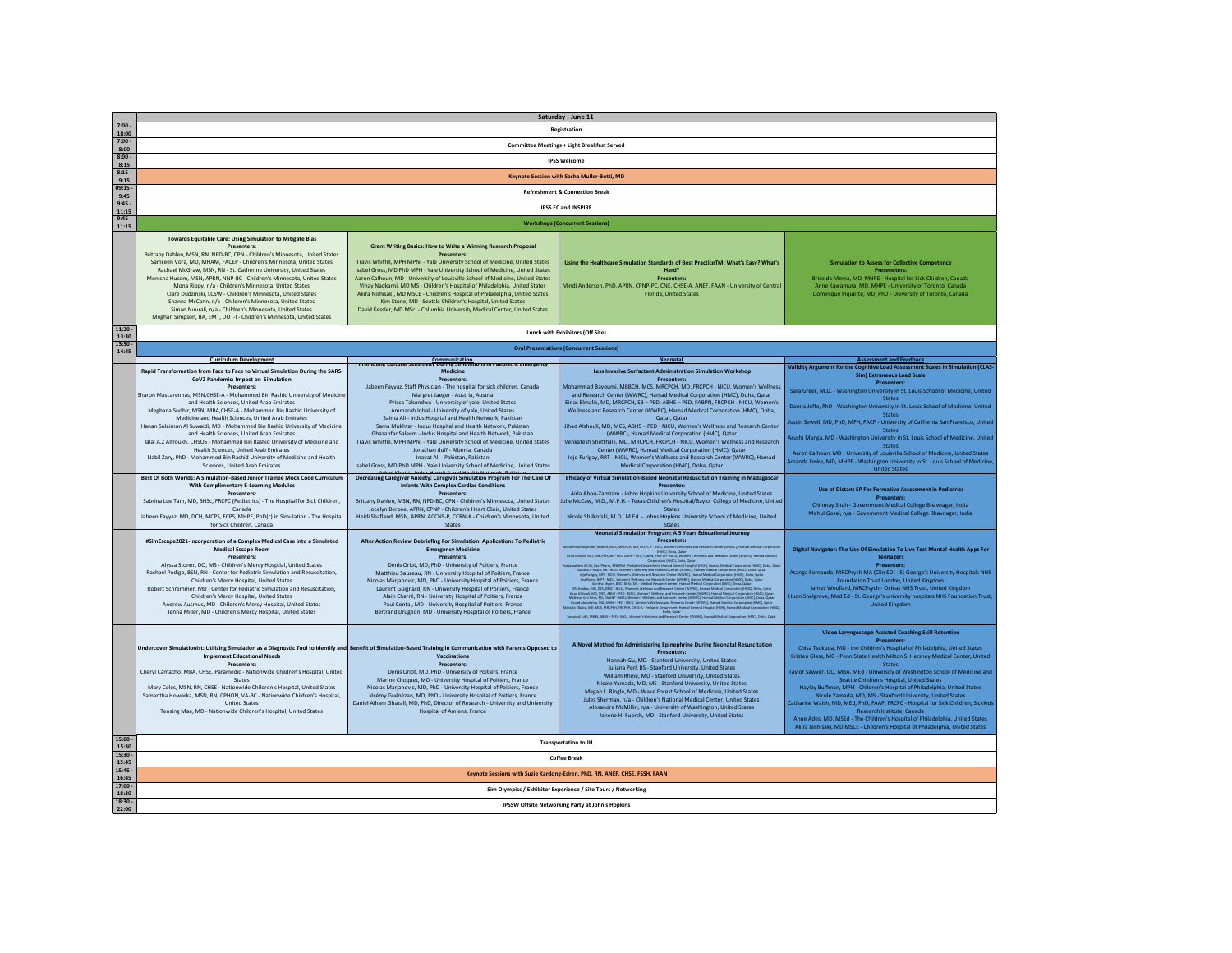|                                 | Sunday - June 12                                                                                                                                                                                                                                                                                                                                                                                                                                                                                                                                                                              |                                                                                                                                                                                                                                                                                                                                                                                                                                                                                                                                                                                                                                                                                                                                      |                                                                                                                                                                                                                                                                                                                                                                                                                                                                                                                                                                                                                                                                                                                                                                                                                                                                                                                                                                                                             |                                                                                                                                                                                                                                                                                                                                                                                                                                                                                                                                                                                                                                                                                                                                                                                                         |
|---------------------------------|-----------------------------------------------------------------------------------------------------------------------------------------------------------------------------------------------------------------------------------------------------------------------------------------------------------------------------------------------------------------------------------------------------------------------------------------------------------------------------------------------------------------------------------------------------------------------------------------------|--------------------------------------------------------------------------------------------------------------------------------------------------------------------------------------------------------------------------------------------------------------------------------------------------------------------------------------------------------------------------------------------------------------------------------------------------------------------------------------------------------------------------------------------------------------------------------------------------------------------------------------------------------------------------------------------------------------------------------------|-------------------------------------------------------------------------------------------------------------------------------------------------------------------------------------------------------------------------------------------------------------------------------------------------------------------------------------------------------------------------------------------------------------------------------------------------------------------------------------------------------------------------------------------------------------------------------------------------------------------------------------------------------------------------------------------------------------------------------------------------------------------------------------------------------------------------------------------------------------------------------------------------------------------------------------------------------------------------------------------------------------|---------------------------------------------------------------------------------------------------------------------------------------------------------------------------------------------------------------------------------------------------------------------------------------------------------------------------------------------------------------------------------------------------------------------------------------------------------------------------------------------------------------------------------------------------------------------------------------------------------------------------------------------------------------------------------------------------------------------------------------------------------------------------------------------------------|
| $7:00 - 9:00$                   |                                                                                                                                                                                                                                                                                                                                                                                                                                                                                                                                                                                               | <b>Exhibitor Set Up</b>                                                                                                                                                                                                                                                                                                                                                                                                                                                                                                                                                                                                                                                                                                              |                                                                                                                                                                                                                                                                                                                                                                                                                                                                                                                                                                                                                                                                                                                                                                                                                                                                                                                                                                                                             |                                                                                                                                                                                                                                                                                                                                                                                                                                                                                                                                                                                                                                                                                                                                                                                                         |
| $8:00 - 17:45$                  |                                                                                                                                                                                                                                                                                                                                                                                                                                                                                                                                                                                               | Registration                                                                                                                                                                                                                                                                                                                                                                                                                                                                                                                                                                                                                                                                                                                         |                                                                                                                                                                                                                                                                                                                                                                                                                                                                                                                                                                                                                                                                                                                                                                                                                                                                                                                                                                                                             |                                                                                                                                                                                                                                                                                                                                                                                                                                                                                                                                                                                                                                                                                                                                                                                                         |
| $8:00 - 8:45$<br>$08:45 - 9:00$ | Committee Meetings + Light Breakfast Served<br><b>Morning Announcements</b>                                                                                                                                                                                                                                                                                                                                                                                                                                                                                                                   |                                                                                                                                                                                                                                                                                                                                                                                                                                                                                                                                                                                                                                                                                                                                      |                                                                                                                                                                                                                                                                                                                                                                                                                                                                                                                                                                                                                                                                                                                                                                                                                                                                                                                                                                                                             |                                                                                                                                                                                                                                                                                                                                                                                                                                                                                                                                                                                                                                                                                                                                                                                                         |
| $09:00 - 10:00$                 |                                                                                                                                                                                                                                                                                                                                                                                                                                                                                                                                                                                               |                                                                                                                                                                                                                                                                                                                                                                                                                                                                                                                                                                                                                                                                                                                                      | Keynote Session with Peter Dieckmann, PhD                                                                                                                                                                                                                                                                                                                                                                                                                                                                                                                                                                                                                                                                                                                                                                                                                                                                                                                                                                   |                                                                                                                                                                                                                                                                                                                                                                                                                                                                                                                                                                                                                                                                                                                                                                                                         |
| $10:00 - 10:30$                 |                                                                                                                                                                                                                                                                                                                                                                                                                                                                                                                                                                                               |                                                                                                                                                                                                                                                                                                                                                                                                                                                                                                                                                                                                                                                                                                                                      | <b>Exhibition. Refreshment &amp; Connection Break</b>                                                                                                                                                                                                                                                                                                                                                                                                                                                                                                                                                                                                                                                                                                                                                                                                                                                                                                                                                       |                                                                                                                                                                                                                                                                                                                                                                                                                                                                                                                                                                                                                                                                                                                                                                                                         |
| $10:30 - 12:00$                 |                                                                                                                                                                                                                                                                                                                                                                                                                                                                                                                                                                                               |                                                                                                                                                                                                                                                                                                                                                                                                                                                                                                                                                                                                                                                                                                                                      |                                                                                                                                                                                                                                                                                                                                                                                                                                                                                                                                                                                                                                                                                                                                                                                                                                                                                                                                                                                                             |                                                                                                                                                                                                                                                                                                                                                                                                                                                                                                                                                                                                                                                                                                                                                                                                         |
|                                 |                                                                                                                                                                                                                                                                                                                                                                                                                                                                                                                                                                                               | Interprofessional Debrief on Racism, Equity, and Microaggressions (I-DREAM)<br>Workshop<br><b>Presenters:</b>                                                                                                                                                                                                                                                                                                                                                                                                                                                                                                                                                                                                                        |                                                                                                                                                                                                                                                                                                                                                                                                                                                                                                                                                                                                                                                                                                                                                                                                                                                                                                                                                                                                             |                                                                                                                                                                                                                                                                                                                                                                                                                                                                                                                                                                                                                                                                                                                                                                                                         |
|                                 | Virtual Reality at Your Fingertips: Creating Your Own Immersive Experiences with<br>360-degree Video<br><b>Presenters:</b><br>Mariju Baluyot, MD - Riley Children's Hospital / Indiana University, United States<br>Janice Shin-Kim, MD - Columbia, United States                                                                                                                                                                                                                                                                                                                             | Simranjeet Sran, MD - Children's National Hospital, United States<br>Heather Walsh, MSN RN PCNS-BC CHSE CPN - Children's National Hospital, United<br><b>States</b><br>Nina Brown, MS, RNC-OB - Children's National Hospital, United States<br>Brandon Ho, MD - Children's National Hospital, United States<br>Christina Lindgren, MD, Assistant Professor of Pediatrics and Emergency Medicine<br>Children's National Hospital, United States<br>Rosalyn Manuel, MSN, BSN, CPN, RN - Children's National Hospital, United States<br>Laura Nicholson, MSN, RN, CPN, CHSE - Children's National, United States<br>Dewesh Agrawal, MD, Professor of Pediatrics and Emergency Medicine - Children's<br>National Hospital, United States | Using Actor-Network Theory to Adapt Simulation Curricula to Facilitate Transfer of<br>Learning<br>Presenters:<br>Briseida Mema, MD, MHPE - Hospital for Sick Children, Canada<br>Anne Kawamura, MD, MHPE - University of Toronto, Canada<br>Dominique Piquette, MD, PhD - University of Toronto, Canada                                                                                                                                                                                                                                                                                                                                                                                                                                                                                                                                                                                                                                                                                                     | <b>Need A Distraction? Enhancing Overall Fidelity By Adding Simulation Distracte</b><br><b>Presenters:</b><br>Lisa Caplan, MD - Baylor College of Medicine/Texas Children's Hospital, United St<br>Ali Hassanpour, MD - Baylor College of Medicine/Texas Children's Hospital, Uni<br><b>States</b><br>Cenneth Wayman, MD - Baylor College of Medicine/Texas Children's Hospital, Ur<br><b>States</b>                                                                                                                                                                                                                                                                                                                                                                                                    |
| $12:00 - 13:15$                 |                                                                                                                                                                                                                                                                                                                                                                                                                                                                                                                                                                                               |                                                                                                                                                                                                                                                                                                                                                                                                                                                                                                                                                                                                                                                                                                                                      | Lunch & Exhibition                                                                                                                                                                                                                                                                                                                                                                                                                                                                                                                                                                                                                                                                                                                                                                                                                                                                                                                                                                                          |                                                                                                                                                                                                                                                                                                                                                                                                                                                                                                                                                                                                                                                                                                                                                                                                         |
| $13:15 - 14:30$                 |                                                                                                                                                                                                                                                                                                                                                                                                                                                                                                                                                                                               |                                                                                                                                                                                                                                                                                                                                                                                                                                                                                                                                                                                                                                                                                                                                      | <b>Oral Presentations</b>                                                                                                                                                                                                                                                                                                                                                                                                                                                                                                                                                                                                                                                                                                                                                                                                                                                                                                                                                                                   |                                                                                                                                                                                                                                                                                                                                                                                                                                                                                                                                                                                                                                                                                                                                                                                                         |
|                                 | <b>Difficult Conversations</b>                                                                                                                                                                                                                                                                                                                                                                                                                                                                                                                                                                | <b>Resuscitation</b>                                                                                                                                                                                                                                                                                                                                                                                                                                                                                                                                                                                                                                                                                                                 | Safety                                                                                                                                                                                                                                                                                                                                                                                                                                                                                                                                                                                                                                                                                                                                                                                                                                                                                                                                                                                                      | VR/XR/AR                                                                                                                                                                                                                                                                                                                                                                                                                                                                                                                                                                                                                                                                                                                                                                                                |
|                                 | What the Research Reveals: Enhancing Psychosocial Care Through Bereavement<br><b>Simulation Training</b><br>Presenters:<br>Emilia Crnjak, MS, CCLS - Boston Children's Hospital, United States<br>Michelle Kerns, MS, CCLS - Boston Children's Hospital, United States<br>Mariah Stevens, MS, CCLS - Boston Children's Hospital, United States<br>Brianna O'Connell, MS, CCLS - Boston Children's Hospital, United States<br>Lauren Mednick, Ph.D. - Boston Children's Hospital, United States<br>Marlena Smith-Millman, MPH - Boston Children's Hospital Simulator Program, United<br>States | Randomized Trial of Educational Strategies to Improve Quality of Pediatric Resident<br><b>Positive Pressure Ventilation</b><br><b>Presenters:</b><br>Catherine Chang, MD - Weill Cornell Medicine, United States<br>Jeffrey Perlman, MBChB - Weill Cornell Medicine, United States<br>Bridget Grogan, n/a - Weill Cornell Medicine, United States<br>Anjile An, n/a - Population Health Sciences, Weill Cornell Medicine, United States<br>Erika Abramson, MD - Weill Cornell Medicine, United States                                                                                                                                                                                                                                | Application of the Hazard Assessment and Remediation Tool for Safety Threat<br><b>Identification and Mitigation</b><br><b>Presenters:</b><br>Catherine Allan - Boston Children's Hospital Simulator Program, United States<br>Lobsang Palmo, BA - Boston Children's Hospital Simulator Program, United States<br>Kara Brown, BS - Boston Children's Hospital Simulator Program, United States<br>Rebecca Williams, BS - Boston Children's Hospital Simulator Program, United States<br>Andrew Miller, MD - Boston Children's Hospital, United States<br>Matthew Eisenberg, MD, MPH - Boston Children's Hospital, United States<br>Denise Downey, MSN, RN-BC, CPEN - Boston Children's Hospital, United States<br>Loren Aiello, RN, BSN - Boston Children's Hospital, United States<br>Maria McMahon, MSN, RN, PNP-PC/AC - Boston Children's Hospital, United States<br>David Mooney, MD, MPH - Boston Children's Hospital, United States<br>Catherine Allan, MD - Boston Children's Hospital, United States | Adapting Open-Access Virtual Simulation For Interprofessional Pediatric Emerg<br><b>Education In Community Eds</b><br>Presenters:<br>Sabrina Lue Tam, MD - The Hospital for Sick Children, Canada<br>ames Leung, BSc, MD, FRCPC (Pediatrics, Pediatric Emergency Medicine) - McMa<br>Children's Hospital, Canada<br>Jabeen Fayyaz, MD, DCH, MCPS, FCPS, MHPE, PhD(c) in Simulation - The Hospit<br>Sick Children, Canada<br>Sarah Foohey, MD, CCFP-EM - University of Toronto, Canada<br>Alim Nagji, MD, CCFP-EM, DRCPSC - McMaster University, Canada<br>Rafael Velasquez, BCoSc, CCNA - Learning Institute, The Hospital for Sick Childre<br>Canada<br>Alicia Cundall, MD, CCFP-EM, PEM(C) - University Health Network, Canada<br>Integrating 360° Video in Virtual Gaming Simulations - New Insights |
|                                 | Improving Patient Family Experience: Using Simulation to Develop Compassionate<br><b>Communication Skills</b><br>Presenters:<br>Shanna McCann, CPXP - Children's Minnesota, United States<br>Danielle Commerford, MBA - Children's Minnesota, United States                                                                                                                                                                                                                                                                                                                                   | Rapid Cycle Deliberate Practice- Implementation Of Team-Training For PALS<br><b>Presenters:</b><br>Daniel Lemke, MD - Baylor College of Medicine/ Texas Children's Hospital, United<br>States<br>Crystal Dunaway, MSN, RN-CPN - Texas Children's Hospital, United States<br>Gemma Elegores, MSN, RN - Texas Children's Hospital, United States<br>Gayle Young, MSN, RN - Texas Children's Hospital, United States                                                                                                                                                                                                                                                                                                                    | Identifying Latent Threats And System Changes In PICU During In-Situ Simulation In A Low<br><b>Resource Country</b><br><b>Presenters:</b><br>Sri Vidya Lukka, MD PEDIATRICS, IDPCCM (College of pediatric critical care) - KIMS Hospital,<br>India<br>Nanda Kishor Vuppali, MRCPCH, Fellowship in Pediatric critical care, Fellowship in ECMO<br>KIMS Hospital, India<br>Manju Bamnera, GNM - Kims Hospital, India<br>Geethanjali Ramachandra, MRCP, Fellowship Pediatric Intensive care (Lon) - PediSTARS<br>India, KIMS hospital Secunderabad, India                                                                                                                                                                                                                                                                                                                                                                                                                                                      | <b>Presenters:</b><br>Jabeen Fayyaz, Staff Physician - The Hospital For Sick Children, Canada<br>Paula Mastrilli - George Brown University, Canada<br>Wendy Ellis - Georgebrown College, Canada<br>Elizabeth Hanna, Canada<br>Susan A'Court, Canada<br>Kate Parke - George Brown, Canada<br>Emily Louca, The Hospital For Sick Children, Canada<br>Seona Dunbar - The Hospital For Sick Children, Canada<br>Maite Browning - The Hospital For Sick Children, Canada<br>Jabeen Fayyaz, N/A - The Hospital For Sick Children, Canada<br>Rafael Velasquez, BCoSc, CCNA - Learning Institute, The Hospital for Sick Children, Can<br>Jordan Holmes - Michiner Institute, Canada<br><b>Roger Chow - Michiner Institute, United State</b>                                                                     |
|                                 | Benefit Of Simulation-Based Training For Adverse Event Disclosure In Pediatric<br>Simulation<br>Presenters:<br>Denis Oriot, MD, PhD - University of Poitiers, France<br>Juliette Aubin, MD - University Hospital of Poitiers, France<br>Nicolas Marjanovic, MD, PhD - University Hospital of Poitiers, France<br>Jérémy Guénézan, MD, PhD - University Hospital of Poitiers, France<br>Daniel Aiham Ghazali, MD, PhD, Director of Research - University and University<br>Hospital of Amiens, France                                                                                          | "Put me in coach": Answering the Call for Quality CPR Coaches<br><b>Presenters:</b><br>Katie L. McDermott, MSN, RN, CPNP-AC - Medical College of Wisconsin, United States<br>Kari Rajzer- Wakeham, MSN, RN, CPNP-AC - Medical College of Wisconsin, United<br><b>States</b><br>Christine A. Schindler, PhD, CPNP - Medical College of Wisconsin, United States<br>Jennifer Andres, MBA, BSN, RN - Children's Wisconsin, United States                                                                                                                                                                                                                                                                                                | Financial Impact of Simulation-Based Clinical Systems Testing on a Pediatric Trauma<br>Center<br>Presenters:<br>Christopher Snyder, MD, MSPH - Johns Hopkins All Children's Hospital, United States<br>Katie Fitzpatrick, BS - Johns Hopkins All Children's Hospital, United States<br>Jennifer Arnold, MD - Johns Hopkins All Children's Hospital, United States                                                                                                                                                                                                                                                                                                                                                                                                                                                                                                                                                                                                                                           | Virtual Reality vs Face-to-Face Simulation in NICU: An Acceptability Study In 1<br><b>Context Of COVID-19</b><br>Presenters:<br>Jennifer Peterson, MBChB - St Mary's, Manchester, United Kingdom<br>Ruth Gottstien, MBChB - St Mary's, Manchester, United Kingdom<br>Ranganath Ranganna, MBChB - St Mary's, Manchester, United Kingdom                                                                                                                                                                                                                                                                                                                                                                                                                                                                  |
|                                 | SBT In Disclosure Of Bad News Via Video Calls To A Mother In Maternity Ward<br><b>During Confinement</b><br>Presenters:<br>Denis Oriot, MD, PhD - University of Poitiers, France<br>Claire Allaire, MD - University Hospital of Poitiers, France<br>Nicolas Marianovic, MD, PhD - University Hospital of Poitiers, France<br>Jérémy Guénézan, MD, PhD - University Hospital of Poitiers, France<br>Daniel Aiham Ghazali, MD, PhD, Director of Research - University and University<br>Hospital of Amiens, France                                                                              | Comparison Of Real-Time Feedback To Non-Use Of A Cognitive Aid Regarding The<br><b>Quality Of Simulated Infant CPR</b><br>Presenters:<br>Daniel Aiham Ghazali, Director of research - Simulation Center, University of Amiens<br>and University Hospital Center of Amiens, France<br>Raphaelle ROUSSEAU, MSc - University of Poitiers, France<br>Cyril BREQUE, PhD - University of Poitiers, France<br>Denis Oriot, MD, PhD - University of Poitiers, France                                                                                                                                                                                                                                                                         | Utilization Of Simulation-Based Clinical System Test To Prepare For Implementation Of An<br><b>ECMO Transport Program</b><br><b>Presenters:</b><br>Nir Atlas, MD - Children's Mercy Hospital, United States<br>Robert Schremmer, MD - Center for Pediatric Simulation and Resuscitation, Children's<br>Mercy Hospital, United States<br>Alyssa Stoner, MS, DO - Children's Mercy Hospital, United States                                                                                                                                                                                                                                                                                                                                                                                                                                                                                                                                                                                                    | Is Instructorless Mastery-Based Training Possible In Pediatric Ultrasound-Guid<br>Interventions?<br><b>Presenters:</b><br>Yahya Acar, MD - University of Florida and Gulhane School of Medicine, United St<br>David Lizdas, BSME - University of Florida, United States<br>William Johnson, BS - University of Florida, United States<br>Anthony DeStephens, MSME - University of Florida, United States<br>Nikolaus Gravenstein, MD - University of Florida, United States<br>Samsun Lampotang, Ph.D. - University of Florida, United States                                                                                                                                                                                                                                                           |
|                                 |                                                                                                                                                                                                                                                                                                                                                                                                                                                                                                                                                                                               |                                                                                                                                                                                                                                                                                                                                                                                                                                                                                                                                                                                                                                                                                                                                      | Saving Newborns from Extravasation Injuries in a Low Resource Country Through<br>Simulation<br>Presenters:<br>Vijayanand Jamalpuri, MD, FRCPCH, CCT in Pediatrics, Post Graduate Certificate in Medical<br>Education - PediSTARS (Pediatric Simulation Training and Research Society of India):<br>Rainbow Children's Hospital, Hyderabad, India<br>Bharadwaj Namala, MD, DM - Rainbow Children's Hospital, Hyderabad, India<br>Dinesh Kumar Chirla, MD, DM, FRCPCH, CCT in Neonatal Medicine - Rainbow Children's<br>Hospital, Hyderabad, India<br>Jyothi Rani Sikha, M Sc (Nursing) - Rainbow Children's Hospital, India<br>Shivaleela Chintakuntla, GNM - Rainbow Children's Hospital, Hyderabad, India                                                                                                                                                                                                                                                                                                  |                                                                                                                                                                                                                                                                                                                                                                                                                                                                                                                                                                                                                                                                                                                                                                                                         |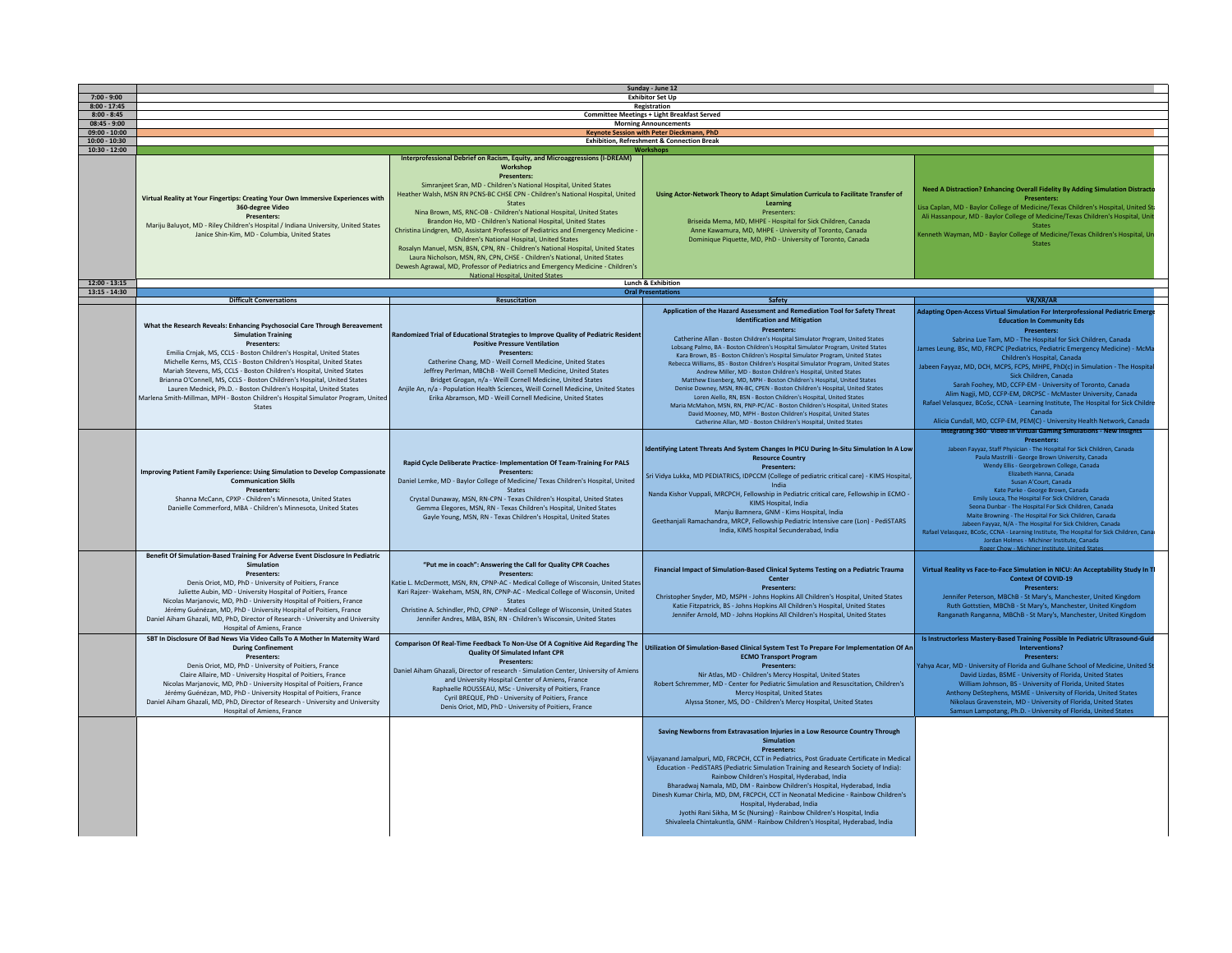|                    | <b>Sunday Continued</b>                                                                                                                                                                                                                                                                                                                                                                                                                                                                                                                                                                                                                                                                                                                                                                                                                                           |                                                                                                                                                                                                                                                                                                                                                                                                                                                                                                                                                                                                                                                                                                                                                                                                                                                                                                                                                                                                                       |                                                                                                                                                                                                                                                                                                                                                                                                                                                                                                                                                                                                                                                                                                                                                                                                                                                                                           |                                                                                                                                                                                                                                                                                                                                                                                                                                                                                                                                                                                                                                                                                                                                                                                                                                                                  |
|--------------------|-------------------------------------------------------------------------------------------------------------------------------------------------------------------------------------------------------------------------------------------------------------------------------------------------------------------------------------------------------------------------------------------------------------------------------------------------------------------------------------------------------------------------------------------------------------------------------------------------------------------------------------------------------------------------------------------------------------------------------------------------------------------------------------------------------------------------------------------------------------------|-----------------------------------------------------------------------------------------------------------------------------------------------------------------------------------------------------------------------------------------------------------------------------------------------------------------------------------------------------------------------------------------------------------------------------------------------------------------------------------------------------------------------------------------------------------------------------------------------------------------------------------------------------------------------------------------------------------------------------------------------------------------------------------------------------------------------------------------------------------------------------------------------------------------------------------------------------------------------------------------------------------------------|-------------------------------------------------------------------------------------------------------------------------------------------------------------------------------------------------------------------------------------------------------------------------------------------------------------------------------------------------------------------------------------------------------------------------------------------------------------------------------------------------------------------------------------------------------------------------------------------------------------------------------------------------------------------------------------------------------------------------------------------------------------------------------------------------------------------------------------------------------------------------------------------|------------------------------------------------------------------------------------------------------------------------------------------------------------------------------------------------------------------------------------------------------------------------------------------------------------------------------------------------------------------------------------------------------------------------------------------------------------------------------------------------------------------------------------------------------------------------------------------------------------------------------------------------------------------------------------------------------------------------------------------------------------------------------------------------------------------------------------------------------------------|
| 14.45<br>15:45     | <b>Poster Presentations</b>                                                                                                                                                                                                                                                                                                                                                                                                                                                                                                                                                                                                                                                                                                                                                                                                                                       |                                                                                                                                                                                                                                                                                                                                                                                                                                                                                                                                                                                                                                                                                                                                                                                                                                                                                                                                                                                                                       |                                                                                                                                                                                                                                                                                                                                                                                                                                                                                                                                                                                                                                                                                                                                                                                                                                                                                           |                                                                                                                                                                                                                                                                                                                                                                                                                                                                                                                                                                                                                                                                                                                                                                                                                                                                  |
|                    | Communication                                                                                                                                                                                                                                                                                                                                                                                                                                                                                                                                                                                                                                                                                                                                                                                                                                                     | Innovation                                                                                                                                                                                                                                                                                                                                                                                                                                                                                                                                                                                                                                                                                                                                                                                                                                                                                                                                                                                                            | <b>Neonatal</b>                                                                                                                                                                                                                                                                                                                                                                                                                                                                                                                                                                                                                                                                                                                                                                                                                                                                           | <b>Curriculum Development</b>                                                                                                                                                                                                                                                                                                                                                                                                                                                                                                                                                                                                                                                                                                                                                                                                                                    |
|                    | <b>Inter-Professional Palliative Care Simulation</b><br><b>Presenters:</b><br>Lena Baker, MD - University Hospitals Rainbow Babies & Children, United States<br>Ingrid Anderson, MD - University Hospitals Rainbow Babies & Children, United States                                                                                                                                                                                                                                                                                                                                                                                                                                                                                                                                                                                                               | <b>Creating A High-Fidelity Interactive Continuous Renal Replacement Therapy</b><br><b>Simulation</b><br><b>Presenters:</b><br>Rachael Pedigo, BSN, RN - Center for Pediatric Simulation and Resuscitation,<br>Children's Mercy Hospital, United States<br>Aiden Mcluckie, BFA - Center for Pediatric Simulation and Resuscitation, Children's<br>Mercy Hospital, United States<br>Shautonja Woods, BHS-RRT - Center for Pediatric Simulation and Resuscitation,<br>Children's Mercy Hospital, United States<br>PJ Strack, BSN, RN - Children's Mercy Hospital, United States<br>Zabrina Fox, BSN, RN - Children's Mercy Hospital, United States<br>Robert Schremmer, MD - Center for Pediatric Simulation and Resuscitation, Children's<br><b>Mercy Hospital, United States</b>                                                                                                                                                                                                                                      | COVID-19 Disaster Preparedness Training For Neonatal Care In A Regional Centre: A<br><b>Tabletop Simulation</b><br><b>Presenters:</b><br>Danica Avery - James Cook University, Australia<br>Gopakumar Hariharan, MBBS MD DCH FRACP Dip Dev Neurology - Mackay Base Hospital,<br>Australia                                                                                                                                                                                                                                                                                                                                                                                                                                                                                                                                                                                                 | Efficacy of a Trainee Led Pediatric Critical Care Procedural Curriculum<br><b>Presenters:</b><br>Jordan Newman, MD The University of Alabama at Birmingham / Children's of<br>Alahama<br>ineha Kolli, Emory University School of Medicine / Children's Healthcare of Atlanta at<br>Egleston<br>Anna Rodenbough, Emory University School of Medicine / Children's Healthcare of<br><b>Atlanta at Egleston</b>                                                                                                                                                                                                                                                                                                                                                                                                                                                     |
|                    |                                                                                                                                                                                                                                                                                                                                                                                                                                                                                                                                                                                                                                                                                                                                                                                                                                                                   | Chris Kennedy, MD - Center for Pediatric Simulation and Resuscitation, Children's<br>Using Simulation to Develop a Custom CPR Backboard to Meet Special Needs of                                                                                                                                                                                                                                                                                                                                                                                                                                                                                                                                                                                                                                                                                                                                                                                                                                                      | Skills Retention Following Participation in a Nursing Specific Simulation-Based Neonatal                                                                                                                                                                                                                                                                                                                                                                                                                                                                                                                                                                                                                                                                                                                                                                                                  | Design and Implementation of a Mastery Learning Curriculum for Neonatal                                                                                                                                                                                                                                                                                                                                                                                                                                                                                                                                                                                                                                                                                                                                                                                          |
|                    | Using A Novel Prenatal Counseling Simulator VANESSA As An Educational Tool<br><b>Presenters:</b><br>Ellie Ficco - University of Washington, United States<br>Megan Gray, MD - University of Washington/Seattle Children's Hospital, United<br><b>States</b><br>Michelle Bartlett, MD MS - University of Washington/Seattle Children's Hospital,<br><b>United States</b><br>Rachel Umoren, MBBCh MS - University of Washington/Seattle Children's Hospital,<br><b>United States</b>                                                                                                                                                                                                                                                                                                                                                                                | <b>Pediatric Patients</b><br><b>Presenters:</b><br>David Rodgers, EdD, EMT-P, NRP, FAHA - Indiana University - Bloomington, United<br><b>States</b><br>Jenny Rex, RN, MSN - Penn State Health Milton S. Hershey Medical Center, United<br><b>States</b><br>Franklin Banfer, Esq., MBA(c), BSN, RN, CEN, PHRN, NRP, CAC, CACO, CAPO - Penn<br>State Health Milton S. Hershey Medical Center, United States<br>Mary Sukumar, MD - Center for Simulation, Education, and Innovation, Hartford<br><b>Healthcare, United States</b><br>David Rodgers, EdD, EMT-P, NRP, FAHA - Indiana University - Bloomington, United                                                                                                                                                                                                                                                                                                                                                                                                     | <b>Refresher Course</b><br><b>Presenters:</b><br>Dina Elachi, MD - NewYork Presbyterian- Weill Cornell, United States<br>Michaela Berroya, MSN, RNC-NIC - NewYork Presbyterian- Weill Cornell, United States<br>Mary Miller, RN - NewYork Presbyterian- Weill Cornell, United States<br>Catherine Roberts, RNC-OB, MS/MPA, C-EFM - NewYork Presbyterian- Weill Cornell, United<br><b>States</b><br>Lauren Raggio, MPA, BSN, RNC-NIC, CBC - NewYork Presbyterian- Weill Cornell, United<br><b>States</b><br>Claudette Theuriere, RN - NewYork Presbyterian- Weill Cornell, United States<br>Susan Venturini, NNP - NewYork Presbyterian- Weill Cornell, United States                                                                                                                                                                                                                      | <b>Intubation Using Deliberate Practice</b><br><b>Presenters:</b><br>Arika Gupta, Ann & Robert H. Lurie Children's Hospital/Northwestern University<br><b>Feinberg School of Medicine</b><br>Mark Adler Ann & Robert H. Lurie, Children's Hospital/Northwestern University<br><b>Feinberg School of Medicine</b><br>Mary McBride, Lurie Children's/Feinberg School of Medicine<br>ShamikTrivediAnn & Robert H. Lurie, Children's Hospital/Northwestern University<br><b>Feinberg School of Medicine</b><br>Shawn Smith Ann & Robert H. Lurie, Children's Hospital/Northwestern University<br>Feinberg School of Medicine                                                                                                                                                                                                                                         |
|                    | Developing Psychosocial Simulations: A Suicide Risk Assessment and Management<br><b>Course for Social Workers</b><br><b>Presenters:</b><br>Matthew Tvedte, LICSW - Boston Children's Hospital, United States<br>Allison Henry, MSW, LICSW - Boston Children's Hospital, United States<br>Amanda Meers, MSW, LICSW - Boston Children's Hospital, United States<br>Matthew Tyedte, MSW, LICSW - Boston Children's Hospital, United States<br>Pamela Chamorro, MSW, LICSW - Boston Children's Hospital, United States<br>Brianna O'Connell, MS, CCLS - Boston Children's Hospital, United States<br>Marlena Smith-Millman, MPH - Boston Children's Hospital Simulator Program, United<br><b>States</b><br>Abigail Ross, LICSW, MPH, PhD - Social Work Department Boston Children's Hospital<br>  Fordham University Graduate School of Social Service, United States | Stater<br>Pediatric Chest Compression Performance Changes via Novel Augmented-Reality<br><b>Cardiopulmonary Feedback System</b><br><b>Presenters:</b><br>Brittany-Lee Smith, BS - Johns Hopkins University, United States<br>Keith Kleinman, MD - Johns Hopkins University, United States<br>Emma Billings, BS (Expected Jan 2022) - Johns Hopkins University, United States<br>Therese Canares, MD, MBA - Johns Hopkins University, United States<br>Justin Jefers, MD, MEHP - Johns Hopkins University, United States                                                                                                                                                                                                                                                                                                                                                                                                                                                                                               | Charlene Thomas, MS - Weill Cornell, United State<br>Impact Of A Quick Multidisciplinary Simulation-Based Training On The Intraosseous<br><b>Access: A Multicentric Study</b><br><b>Presenters:</b><br>Daniel Aiham Ghazali, Director of research - Simulation Center, University of Amiens and<br>University Hospital Center of Amiens, France<br>Rania ALKHALIL, MSc - University Hospital of Bichat, France<br>Cyril BREQUE, PhD - University of Poitiers, France<br>Denis Oriot, MD, PhD - University of Poitiers, France                                                                                                                                                                                                                                                                                                                                                             | <b>Intual Course Pediatrics Emergencies Based on Simulation in Argentinian Pediatric</b><br><b>Society. Students' Perception</b><br><b>Presenters:</b><br>Daniel Orqueda, MD., Hospital Italiano De Buenos Aires<br>Ana Blanco, Hospital Posadas Buenos Aires<br>M Florencia, Sanchez, Hospital Austral Buenos Aires<br>Lucrecia Arpi, Hospital Garrahan Buenos Aires<br>Adriana Bordogna, Hospital Sor Maria Ludovica La Plata<br>M C Capelli, Hospital Austral Buenos Aires<br>Estanislao Diaz Pumara, Hospital Ricardo Gutierrez Buenos Aires<br>Rocio Fidalgo, Hospital Garrahan Buenos Aires<br>Gladys Palacio, Hospital Ricardo Gutierrez Buenos Aires<br>Carla Prudencio, Hospital Garrahan Buenos Aires<br>CeciliaRobledo, Hospital Ricardo Gutierrez Buenos Aires<br>Juan C Vassallo, Hospital Garrahan Buenos Aires<br>Carina Yafar, Hospital El Cruce |
|                    | Speaking Up: A Pilot Project Using Simulation Based Education Supporting<br><b>Communication Skills For Patient Safety</b><br><b>Presenters:</b><br>Robert Catena, MN, RN - Mount Royal University, Canada<br><b>Incident Command System Approach to Develop Pediatric Intensive Care Patient</b>                                                                                                                                                                                                                                                                                                                                                                                                                                                                                                                                                                 | Point-Of-Care Ultrasound In The NICU: Using Low-Cost Phantom Models To Teach<br><b>Umbilical Catheter Position</b><br>Presenters:<br>Cara Beth Carr, MD - Rainbow Babies & Children's Hospital/University Hospitals,<br><b>United States</b><br>Allison Payne, MD - Rainbow Babies & Children's Hospital/University Hospitals,<br><b>United States</b><br>Jennifer Nicholas, MD, MHA - Case Western Reserve University School of Medicine,<br><b>United States</b><br>Danielle Paulin, DO, MA - Akron Children's Hospital, United States                                                                                                                                                                                                                                                                                                                                                                                                                                                                              | <b>Neonatal Provider Competency Skills Fair</b><br><b>Presenters:</b><br>Monisha Husom, MSN, APRN, NNP-BC - Children's Minnesota, United States<br>Teri Johnson, APRN, CNP - Children's Minnesota, United States<br>Samrina Naqvi, MBBS (MD), MHA - Children's Minnesota, United States                                                                                                                                                                                                                                                                                                                                                                                                                                                                                                                                                                                                   | Real and Imagined Barriers Engaging Pediatric Live Actors in Medical Education<br><b>Simulations</b><br><b>Presenters:</b><br><b>Stacy Forbes, Rocky Vista University</b><br>Christine Meacham, Rocky Vista University<br>Joel Roberts, Rocky Vista University<br>Shelene Thomas, Rocky Vista University<br>David Eckhardt, Rocky Vista University                                                                                                                                                                                                                                                                                                                                                                                                                                                                                                               |
|                    | <b>Handover Process</b><br>Presenters:<br>Luis Moya-Barquín, Universidad de San Carlos de Guatemala / Hospital General San<br>Juan de Dios<br>Carmen Castro-Darce, Hospital General San Juan de Dios<br>Claudia De León-Gutierrez, Hospital General San Juan de Dios<br>Sofía González-Fumagalli, Hospital General San Juan de Dios / Universidad de San<br>Carlos de Guatemala Robert Sierra-Morales, Hospital General San Juan de Dios /<br>Universidad de San Carlos de Guatemala                                                                                                                                                                                                                                                                                                                                                                              |                                                                                                                                                                                                                                                                                                                                                                                                                                                                                                                                                                                                                                                                                                                                                                                                                                                                                                                                                                                                                       | Development of an Algorithm for Delivery Room Ultrasound Diagnosis of Congenital<br><b>Diaphragmatic Hernia in Twins</b><br><b>Presenters:</b><br>Sean Cullen, MD/PhD, New York Presbyterian- Weill Cornell<br>Ericalyn Kasdorf, MD, Weill Cornell Medicine<br>Sara Cohen, MD Weill Cornell Medicine, United States                                                                                                                                                                                                                                                                                                                                                                                                                                                                                                                                                                       | <b>Establishing Criteria for the Use of Pictograms in Distance Simulation Reporting</b><br><b>Using International Sim Expertise</b><br><b>Presenters:</b><br>Barbara Walsh, Boston Univ School of Medicine<br>Timothy Clapper, Weill Cornell Medicine<br>Isabel Gross, Yale University School of Medicine<br>Mandy Kirkpatrick, Creighton University<br>Maybelle Kou, Virginia School of Medicine                                                                                                                                                                                                                                                                                                                                                                                                                                                                |
| $15:45 -$<br>16:15 |                                                                                                                                                                                                                                                                                                                                                                                                                                                                                                                                                                                                                                                                                                                                                                                                                                                                   |                                                                                                                                                                                                                                                                                                                                                                                                                                                                                                                                                                                                                                                                                                                                                                                                                                                                                                                                                                                                                       | <b>Exhibition, Refreshment &amp; Connection Break</b>                                                                                                                                                                                                                                                                                                                                                                                                                                                                                                                                                                                                                                                                                                                                                                                                                                     |                                                                                                                                                                                                                                                                                                                                                                                                                                                                                                                                                                                                                                                                                                                                                                                                                                                                  |
| $16:15 -$<br>17:45 |                                                                                                                                                                                                                                                                                                                                                                                                                                                                                                                                                                                                                                                                                                                                                                                                                                                                   |                                                                                                                                                                                                                                                                                                                                                                                                                                                                                                                                                                                                                                                                                                                                                                                                                                                                                                                                                                                                                       | <b>Workshops</b>                                                                                                                                                                                                                                                                                                                                                                                                                                                                                                                                                                                                                                                                                                                                                                                                                                                                          |                                                                                                                                                                                                                                                                                                                                                                                                                                                                                                                                                                                                                                                                                                                                                                                                                                                                  |
|                    | Virtual Reality at Your Fingertips: Creating Your Own Immersive Experiences with<br>360-degree Video<br>Presenters:<br>Mariju Baluyot, MD - Riley Children's Hospital / Indiana University, United States<br>Janice Shin-Kim, MD - Columbia, United States                                                                                                                                                                                                                                                                                                                                                                                                                                                                                                                                                                                                        | Interprofessional Debrief on Racism, Equity, and Microaggressions (I-DREAM)<br>Workshop<br><b>Presenters:</b><br>Simranieet Sran, MD - Children's National Hospital, United States<br>Heather Walsh, MSN RN PCNS-BC CHSE CPN - Children's National Hospital, United States<br>Nina Brown, MS, RNC-OB - Children's National Hospital, United States<br>Brandon Ho, MD - Children's National Hospital, United States<br>Christina Lindgren, MD, Assistant Professor of Pediatrics and Emergency Medicine - Children's<br>National Hospital, United States<br>Rosalyn Manuel, MSN, BSN, CPN, RN - Children's National Hospital, United States<br>Laura Nicholson, MSN, RN, CPN, CHSE - Children's National, United States<br>Dewesh Agrawal, MD. Professor of Pediatrics and Emergency Medicine - Children's National<br><b>Hospital, United States</b><br>Simmy King, DNP, MS, MBA, RN-BC, NE-BC, CHSE - Children's National Hospital, United States<br>the MD MCH CAAD CUCC A Children's National Hospital United Stat | An Innovative Video Based Motivational Interviewing Simulation to Address Provider<br><b>Success with Vaccine Hesitancy</b><br><b>Presenters:</b><br>Samreen Vora, MD - Children's Minnesota, United States<br>Brande Brown, MD, M.Ed, FAAP - New York Presbyterian- Brooklyn Medical Center, United<br><b>States</b><br>Satoshi Kamidani, MD, FAAP - Emory University School of Medicine, United States<br>Barbara Rath, MD, PhD, HDR, FAAP - Vienna Vaccine Safety Initiative, United States<br>Sarah Shaffer DeRoo, MD, MA, FAAP - Children's National Hospital, United States<br>Hannah Foehringer, MPH - American Academy of Pediatrics, United States<br>Sherri Smith, MPH - American Academy of Pediatrics, United States<br>Terrell Carter, MHS - American Academy of Pediatrics, United States<br>Janna Patterson, MD, MPH, FAAP - American Academy of Pediatrics, United States | How To Brief Simulation Actors To Optimise Your Training Goals - From An Actor's<br><b>Perspective</b><br>Presenter:<br>Emma Mulkern, Self-Employed Professional Actor, United Kingdom                                                                                                                                                                                                                                                                                                                                                                                                                                                                                                                                                                                                                                                                           |